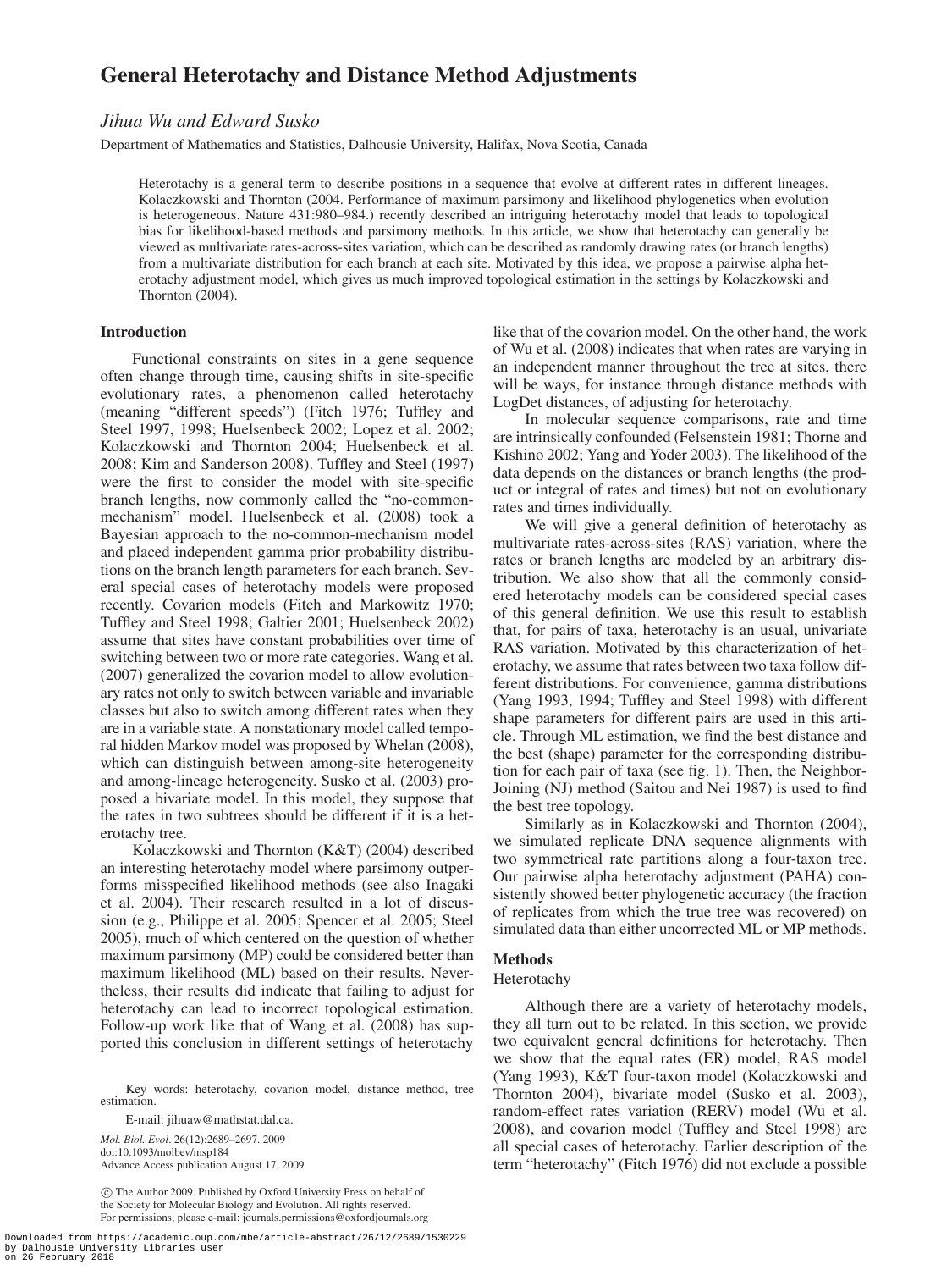

FIG. 1.—The pairwise alpha heterotachy adjustment.

dependence across sites, which is more general than what we define below. However, without the assumption of independence, the model implementation becomes much more difficult for a number of reasons including the difficulty of specifying the nature of dependence.

#### Definition 1: Heterotachy as multivariate RAS variation.

Generally, heterotachy can be viewed as independent draws of rates from some multivariate distribution *G* for each site. We let  $r_i^{(h)}$  denote the average rate at site *h* for edge *i*. For an unrooted tree with *m* taxa, there are 2*m* − 3 edges. Denote a rate vector  $\mathbf{r}^{(h)} = (r_1^{(h)}, r_2^{(h)}, \dots, r_{2m-3}^{(h)}),$ then with *n* sites,  $r^{(1)}$ ,  $r^{(2)}$ , ...,  $r^{(n)}$  are independent draws from some multivariate distribution *G*, where  $E_G[r_i^{(h)}] = 1$ .

Definition 2: Heterotachy as multivariate edge length variation across sites and lineages.

In this model description, we draw vectors of edge lengths  $t^{(h)} = (t_1^{(h)}, t_2^{(h)}, \ldots, t_{2m-3}^{(h)})$  in an independent and identically distributed for the same come distribution *II* identically distributed fashion from some distribution *H*. We can then define overall, average edge lengths as

$$
t_i = E_G[t_i^{(h)}], \quad i = 1, 2, \dots, 2m - 3. \tag{1}
$$

The two definitions are equivalent. Definition 1 can be obtained through the following equation:

$$
r_i^{(h)} = t_i^{(h)}/t_i.
$$
 (2)

We will show that all common heterotachy models are a special case of the general heterotachy model (either by Definition 1 or by Definition 2).

(a) ER model (fig. 2*a*). Because the interpretation of edge lengths is the expected number of substitutions, the common rate is 1. If we set  $r_j^{(h)} = 1$ , we get an ER model.

(b) RAS model (fig. 2*b*). In this model, a single rate  $r^{(h)}$  is drawn independently at each site and acts as an



FIG. 2.—The distribution of RAS and lineages under six models of evolution. Each tree plot describes the distribution of rates across lineages for a particular site under the considered model. Rates are represented by different line thicknesses. (*a*) ER model; (*b*) RAS model; (*c*) K&T fourtaxon model (settings); (*d*) bivariate model; (*e*) RERV model; (*f*) covarion model.

overall rate multiplier for the entire tree. If we set  $r_j^{(h)} =$  $r^{(h)}$ , we get the RAS model (Yang 1993, 1994).

(c) K&T four-taxon model (figs. 2*c* and 3). In this model (Kolaczkowski and Thornton 2004), a proportion of sites was drawn from the following tree, in Newick format,

$$
((A: 0.75, B: 0.05): 0.1, (C: 0.75, D: 0.05)),
$$

and another proportion of the sites is drawn from another tree

 $((A: 0.05, B: 0.75): 0.1, (C: 0.05, D: 0.75)).$ 

If the proportions drawn were random, this would correspond to Definition 2, so the K&T four-taxon model is a special case of the general heterotachy model.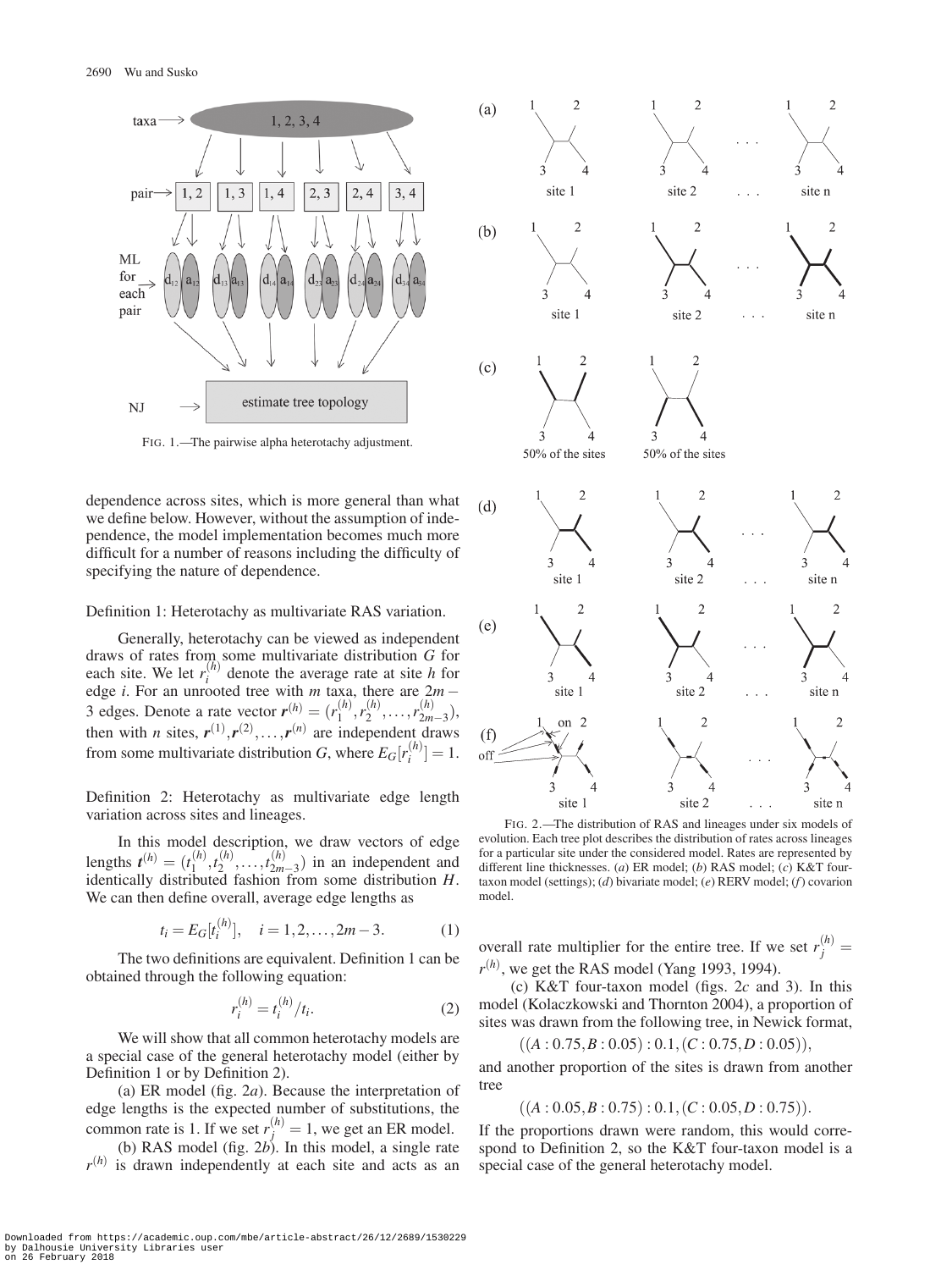

FIG. 3.—Simulation settings for the K&T-type scenarios. A certain proportion of sites are generated from the tree in partition 1 and the rest from partition 2.

(d) Bivariate model (fig. 2*d*). We split the tree into two subtrees and for each site *h*, we let the rates at one subtree equals  $r_a^{(h)}$  and the other subtree equals  $r_b^{(h)}$ . Without loss of generality, assume that the edges  $1, 2, \ldots, m_1$  are in the first subtree and  $m_1 + 1, m_2 + 1, \ldots, 2m - 3$  are in the second. Then setting  $r_i^{(h)} = r_a^{(h)}$ ,  $i = 1, 2, ..., m_1$ , and  $r_i^{(h)} = r_b^{(h)}$ ,  $i =$  $m_1 + 1, m_2 + 1, \ldots, 2m - 3$ , we see that the bivariate model (Susko et al. 2003) is a special case of Definition 1.

(e) RERV model (fig. 2*e*). If for each branch *j*, we independently randomly draw  $r_j^{(h)}$ , from a distribution, for example,  $\Gamma(\alpha_i)$ , we get the RERV model (Wu et al. 2008).

(f) Covarion model (fig. 2*f*). The covarion model seems different than the heterotachy model described here because rates can vary along a fixed edge. For a pair of sequences, the covarion model gives results identical with those of a suitably chosen RAS model (Tuffley and Steel 1998). This formulation applies as well to a pair of sequences at end nodes of a branch in a tree. Thus, for each site and branch, the covarion process is equivalent to assignment of a random rate. The stochastic process that defines a covarion model gives rise to a complicated dependence between these rates. Nevertheless, Definition 1 applies.

#### Heterotachy as Differing RAS Distributions for Pairs

From the above discussion, all common heterotachy models satisfy Definitions 1 and 2. However, it is difficult to determine which of the above models gives the most realistic model of heterotachy. The difficulty is in specifying the form of dependence of rates across lineages. We show here that this problem can be avoided by considering distances. For pairs of taxa, heterotachy turns out to be simply RAS variation with different RAS distributions for different pairs.

We start by considering a multivariate discrete distribution for the edge lengths. This is the case in which there are a finite number of edge lengths that might randomly be selected at a site. We assume that there are *g* groups of edge lengths and that the *j*th group will be selected with probability *wj*.

Now, consider a pair of taxa (fig. 4). In order to differentiate the rates and edge lengths in different rate groups from those at different sites, we use upper case for groups. Then, for group *i*, the distance between taxa 1 and 4 is  $D_{14}^{(i)} = T_1^{(i)} + T_5^{(i)} + T_4^{(i)}$ ,  $i = 1, 2, \dots, g$ . Thus, for this pair of taxa, at each site *h*, drawing edge lengths at random is



FIG. 4.—(*a*) For each site, characters are generated from some group in (*b*), which makes the edge lengths different at different sites; (*b*) there are *g* groups of partitions, each partition comes from an ER model, and group *i* has weight *wi*.

the same as drawing distances at random where with probability  $w_i$ ,  $d_{14}^{(h)} = D_{14}^{(i)}$ ,  $i = 1, 2, \ldots, g$ .

Alternatively, we can view this as an RAS model as follows. Let

$$
d_{14} = \sum_{i=1}^{g} w_i D_{14}^{(i)}
$$
 (3)

and

$$
R_{14}^{(i)} = D_{14}^{(i)}/d_{14}, \quad i = 1, 2, \dots, g.
$$
 (4)

Then the model is the same as the one in which taxa 1 and 4 have distance  $d_{14}$  and rate  $r_{14}^{(h)}$ , where the rate at each site *h* is selected at random and with probability  $w_i$ ,  $r_{14}^{(h)} =$  $R_{14}^{(i)}$ . Here  $\sum w_i R_{14}^{(i)} = 1$ , so that this is a conventional RAS model.

Up to now, we have assumed that the multivariate distribution of edge lengths describing heterotachy is discrete. Suppose now that it is continuous. Again, considering taxa 1 and 4 for illustration, the random distance at a site *h* is

$$
d_{14}^{(h)} = t_1^{(h)} + t_5^{(h)} + t_4^{(h)}.
$$

But now, instead of having  $d_{14}^{(h)}$  drawn from a discrete distribution, it is drawn from a continuous density,  $h_{14}(x)$ ; this density can, in principle, be determined from the multivariate distribution for  $t_1^{(h)}$ ,  $t_5^{(h)}$ , and  $t_4^{(h)}$ . Alternatively, we can view this as an RAS model in a similar way as we did in the discrete case by letting

$$
d_{14} = \int x h_{14}(x) \mathrm{d}x.
$$

Defining random rates at sites as  $r_{14}^{(h)} = d_{14}^{(h)}/d_{14}$ , the RAS density is

$$
g_{14}(r) = d_{14} \cdot h_{14}(d_{14}r)
$$

and satisfies the usual constraint that  $\int r \cdot g_{14}(r) dr = 1$ .

Using Distance Methods to Adjust for Heterotachy

From the above discussion, heterotachy can be modeled as an RAS variation for sites. In our implementation, for a pair of taxa, we assume that the rate at each site is drawn from a distribution  $R(r, \alpha)$ ; we use a gamma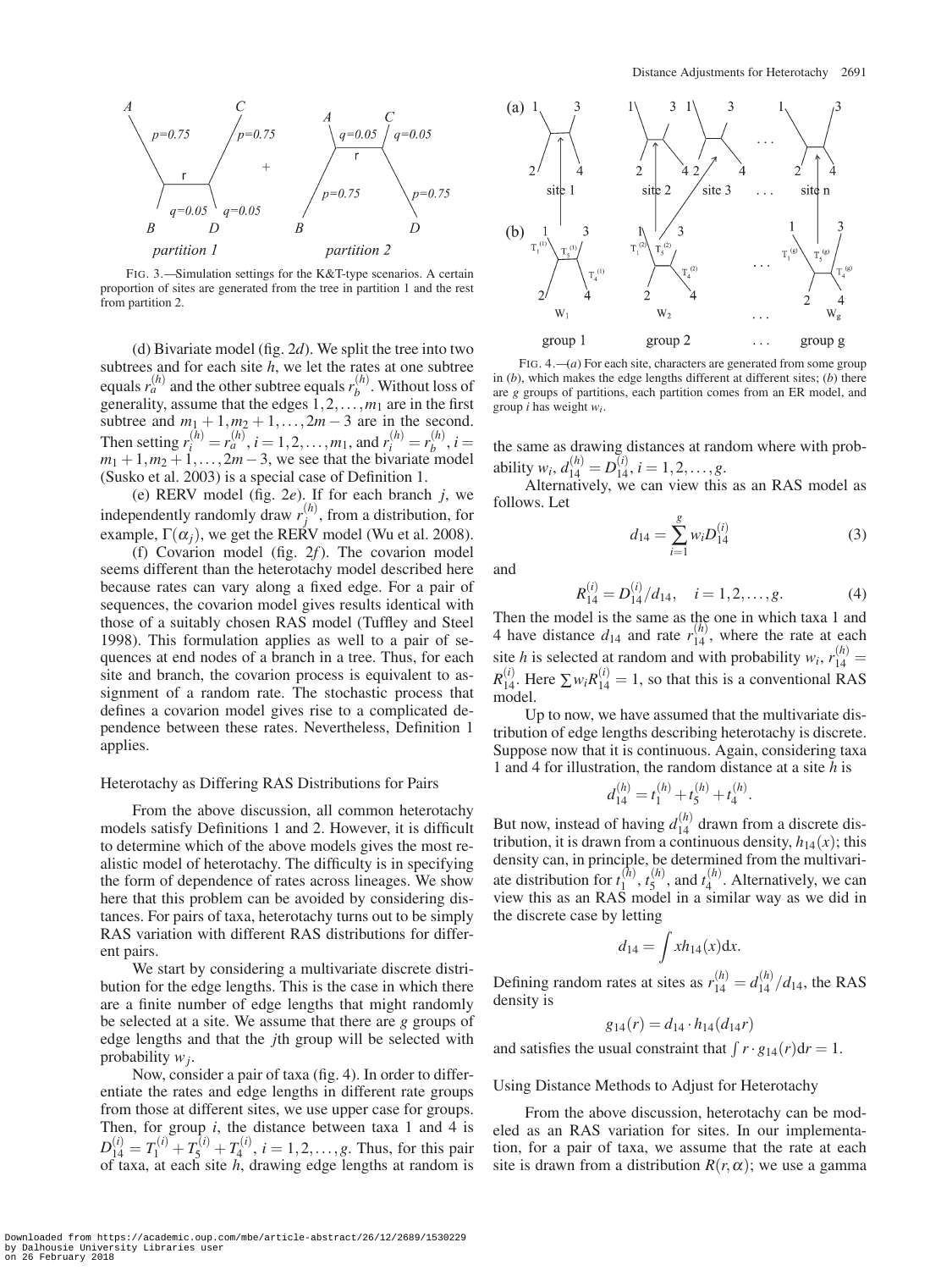distribution (Yang 1993, 1994; Tuffley and Steel 1998) as a parametric model. We obtain parameter estimates (the distances and the shape parameter  $\alpha$ ) through ML estimation. Under heterotachy, different distributions apply to different pairs. For each pair of taxa, we find the best distance and the best shape parameter  $\alpha$  (see fig. 1). After this, the NJ method (Saitou and Nei 1987) is used to find the best tree topology.

Suppose that for a pair of taxa of interest, we have character states  $(a_i, b_i)$  at the *i*th site in sequences A and B. Let  $P_{a_i b_i}(r^{(i)}d)$  denote the probability that character state  $a_i$  is substituted by  $b_i$  along a distance of length  $d$  and a evolutionary rate  $r^{(i)}$ . Then the conditional probability of  $(a_i, b_i)$  at the site, given rate  $r^{(i)}$  and distance *d*, is

$$
P(a_i, b_i | r^{(i)}, d) = \pi(a_i) P_{a_i b_i}(r^{(i)} d), \tag{5}
$$

where  $d$  and  $r^{(i)}$  are the distance and evolutionary rate from one taxa to the other at the site and  $\pi(a_i)$  is the probability of character state  $a_i$ . Because  $r^{(i)}$ ,  $i = 1, 2, ..., n$ , is unknown, we calculate the unconditional probability of the observed data, (*ai*,*bi*), as

$$
P(a_i,b_i;d,\alpha) = \int_0^{+\infty} \pi(a_i) P_{a_i b_i}(rd) R(r,\alpha) dr.
$$

The likelihood is obtained by multiplying the probabilities over all sites, which is

$$
L(\alpha, d) = \prod_{i=1}^{n} \int_0^{+\infty} \pi(a_i) P_{a_i b_i}(rd) R(r, \alpha) dr.
$$
 (6)

Let  $n_c$  denote the number of character states; four for nucleotide models and 20 for amino acid models. The total number of combinations for pairs of character states is  $n_c^2$ . For example, for nucleotide data, there are four character states: A, C, G, and T, so the combinations for pair of character states are  $(A,A)$ ,  $(A,C)$ , ...,  $(T,T)$ , 16 in total  $(4<sup>2</sup> = 16)$ . In order to save computation time, we count the frequency for each character state combination as  $n_{ij}$ , *i*, *j* =  $1, \ldots, n_c$ , and reorganize equation (6) as

$$
L(\alpha,d)=\prod_{i=1}^{n_c}\prod_{j=1}^{n_c}\left\{\int_0^{+\infty}\left[\pi(c_i)P_{c_ic_j}(rd)R(r,\alpha)\right]dr\right\}^{n_{ij}},\tag{7}
$$

where  $\pi(c_i)$  is the probability of character state  $c_i$  and  $P_{c_i c_j}(rd)$  is the transition probability from character state  $c_i$  to  $c_j$  with distance *d* and rate *r*. Maximizing the log likelihood in equation (7) gives estimates of  $d$  and  $\alpha$ . After we estimate *d* for each pair of taxa, we can use the NJ method to find the best tree topology.

For the PAHA method, there is a question about whether the parameters  $\alpha$  and *d* are identifiable or not;  $\alpha$ and *d* are unidentifiable if two different sets of  $\alpha$  and *d* values give exactly the same probability of observing any given pair of sequences. The model may include additional (rate matrix) parameters, such as the transition/transversion ratio  $\kappa$  for the HKY85 model (Hasegawa et al. 1985) and  $\kappa_1$  and  $\kappa_2$  for the TN93 model (Tamura and Nei 1993). We treat these as known and constant across pairs. In practice, they can be estimated by software including Tree-Puzzle (Schmidt et al. 2002). For amino acid data, empirical rate matrices, such as the Jones–Taylor–Thornton (JTT) rate

matrix (Jones et al. 1992), with no unknown parameters are commonly used.

According to Wu et al. (2008), if the rate matrix used in the PAHA method has more than two distinct eigenvalues,  $\alpha$  and  $d$  will be identifiable. Because the rate matrix used in this paper is the JTT rate matrix, which has 19 distinct eigenvalues, the parameters are identifiable at least for amino acid data. For nucleotide data, the situation is different. For example, if the JC69 (Jukes and Cantor 1969) or F81 (Felsenstein 1981) rate matrix is used in the PAHA method, the parameters are unidentifiable, but if the HKY85, TN93, or general time reversible (GTR) rate matrix (Tavaré 1986) is used, the parameters are identifiable (assuming that these three models do not degenerate to the JC69 or F81 model). The difference here is that there are just two distinct eigenvalues for the JC69 rate matrix, but there are at least three distinct eigenvalues for the HKY85, TN93, and GTR rate matrix.

#### **Results**

#### Simulations

Kolaczkowski and Thornton (2004) simulated data sets under each set of conditions using the JC69 (DNA) model. However, the parameters  $\alpha$  and  $d$  under JC69 model are unidentifiable. The JTT rate matrix has 19 distinct eigenvalues, so the parameters are identifiable for amino acid data (Wu et al. 2008). For these reasons, we simulated and analyzed amino acid data under JTT model (C code implementing PAHA estimation is available on request).

Similarly as in Kolaczkowski and Thornton (2004), we simulated amino acid sequences along a four-taxon tree  $((A,B),(C,D))$  with two independent partitions that were concatenated into one heterogeneous alignment (see fig. 3). In partition 1, long terminal branches equal  $p = 0.75$  and lead to *A* and *C* and short terminals equal  $q = 0.05$  and lead to *B* and *D*. In partition 2, terminal branches to B and D have length *p*, whereas *A* and *C* have length *q*. The internal branch length  $r \in (0.0, 0.5)$  is equal in both partitions. The two partitions were of equal size unless otherwise noted. One thousand replicate alignments of 1,000 and 10,000 characters were simulated under each set of conditions using the JTT model through seq-gen (Rambaut and Grassly 1997). We simulated each of the two partition of sites (trees) with the ER model, because the two trees have different branch length, and then mixed them together to get a general heterotachy tree.

We also simulated four taxon amino acid sequences through seq-gen-aminocov (Ané et al. 2005). We set the model of Tuffley and Steel with ON frequency 0.25 and speed of covarion evolution 1.75. The evolution speed is the average number of switches per (average) substitution. One thousand replicate alignments of 1,000 and 10,000 characters were simulated under the JTT model.

After getting the simulated sequences, we compared percentages of correctly recovery tree among the PAHA method, uncorrected ML method, and MP method. Here, uncorrected ML method means that we estimated tree topology through ML method but used different model as that of in the simulations. We use  $ML + ER$  and  $ML + RAS$ to denote the method of estimating the trees always using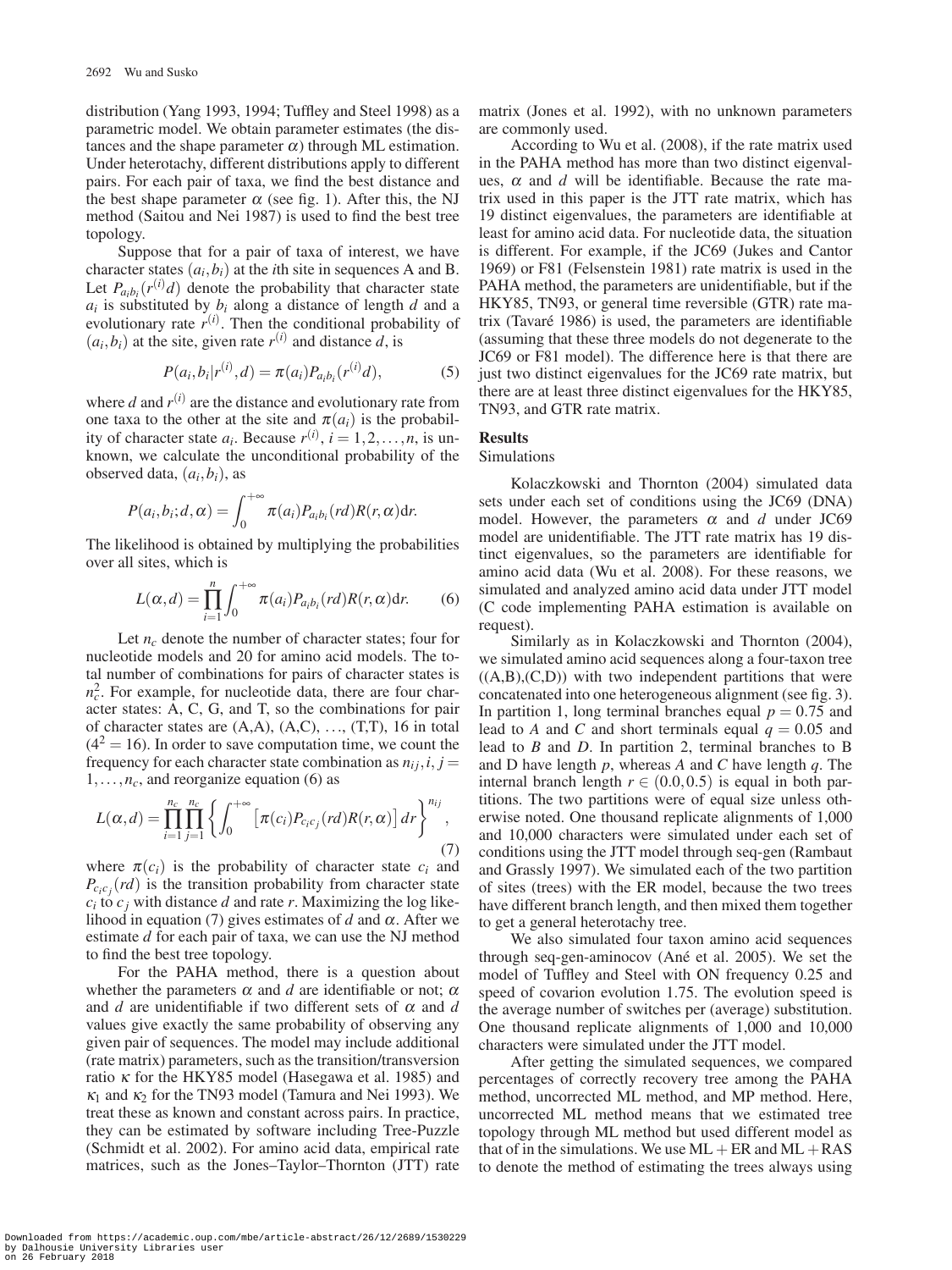

FIG. 5.—The proportions of correct reconstructions as a function of internal edge length for PAHA, uncorrected ML, and MP methods when data are generated according to the K&T scenario of figure 3.

ML method but assuming that ER and RAS (a single shape parameter alpha is estimated) models were applied respectively.

Figure 5*a* and *b* gives the proportion of correct reconstructions as a function of the internal branch length under the K&T four-taxon model simulations. Under the condition of strong heterotachy considered here ( $p = 0.75$ ,  $q =$ 0.05), the accuracy of PAHA is much better compared with ML + ER, ML + RAS, and MP.

Figure 5*c* and *d* gives the proportion of correct reconstructions as a function of the internal branch length under the covarion model simulations. We can see that the accuracy of PAHA is not apparently worse than ML + ER, ML + RAS, and MP. However, we are a little surprise that the accuracy of  $ML + RAS$  is worse than that of  $ML + ER$  in 1,000 characters case (fig. 5*c*).

The proportion of sites varies from 0.0 to 1.0 in the first partition, but the internal branch lengths and the number of characters are fixed in each case. From figure 6, we can see that heterotachy does not affect the accuracy except when the proportion of sites in partition 1 is close to 0.1 or 0.9. Compared with  $ML + ER$ ,  $ML + RAS$ , and MP, we can see that PAHA is much more resistant to heterotachy. Also the accuracy of the PAHA method is much better compared with  $ML + ER$ ,  $ML + RAS$ , and MP, especially when the number of sites is large.

# Chloroplast Data

The chloroplast data consist of 61 concatenated protein-coding genes and have 15,688 sites for 24 taxa.

These data have been considered before, and the inferred relationship between Amborella and the Nymphaeales varied when using different methods of phylogenetic reconstruction, models of molecular evolution, and subsets of taxa (Barkman et al. 2000; Graham and Olmstead 2000; Zanis et al. 2002; Stefanovic et al. 2004; Susko ´ and Roger 2007). The branching order of Amborella and the Nymphaeales relative to each other and the rest of the angiosperms remains uncertain. Using the chloroplast genome data, Leebens-Mack et al. (2005) found weak support for Amborella and the Nymphaeales at the base of the angiosperms.

The original sequences were used to generate 100 data sets according to the nonparametric bootstrap scheme of Felsenstein (1985). These data sets were then used to estimate 100 distance matrices for the ER and RAS models and PAHA. We use  $NI + ER$ ,  $NI + RAS$ , and  $NI + PAHA$ to denote the method of distance matrix estimation; tree estimation is always through the NJ method. For the  $NJ + RAS$  method, a single shape parameter alpha is estimated when we estimate the distance matrix. For each method, bootstrap support values were calculated resulting in the trees labeled  $NJ + ER$ ,  $NJ + RAS$ , and  $NJ + PAHA$  in figure 7. Tree-Puzzle (Schmidt et al. 2002) was used to estimate distance matrices for ER and RAS. The programs Seqboot, Neighbor, and Consense in the PHYLIP package (Felsenstein 1993) were used for bootstrap generation, application of the NJ algorithm, and bootstrap summary.

There are several differences between the trees in figure 7 as well as those of Leebens-Mack et al. (2005), which is based on nucleotide data limited to the first two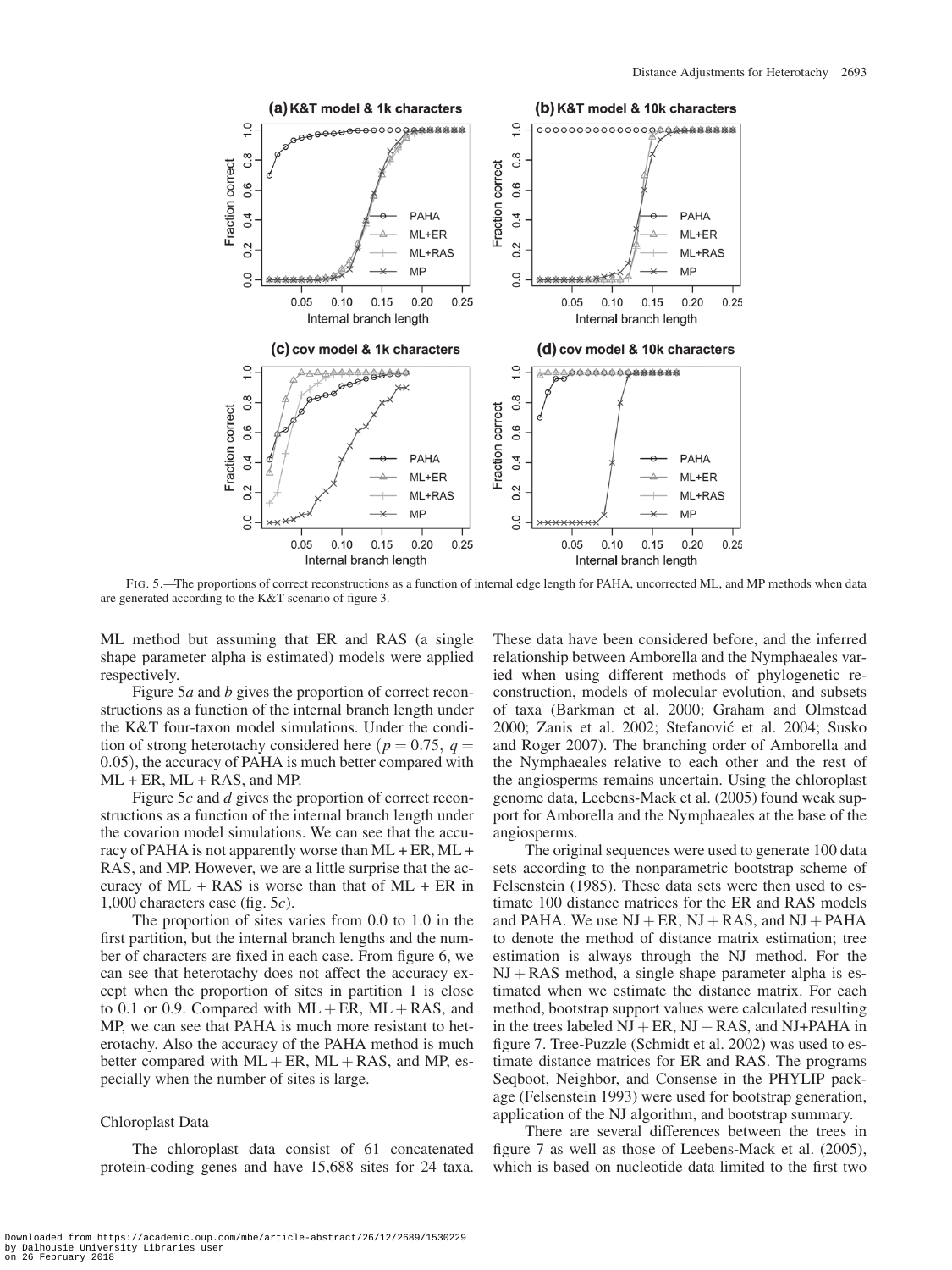

FIG. 6.—The proportions of correct reconstructions as a function of proportion of sites in partition 1 for PAHA, uncorrected ML, and MP methods when data are generated according to the K&T scenario of figure 3.

codon positions in contrast to the amino acid analysis here. The first that we comment on is the placement of the outgroup taxa *Marchantia* with *Psilotum* with 100% bootstrap support instead of with *Physcomitrella* as occurred with 100% bootstrap support in the NJ + ER tree and the trees of Leebens-Mack et al. (2005) in their figure 4A–C. Notably, the *Marchantia* with *Psilotum* grouping of NJ + PAHA occurred as well in the  $NJ + RAS$  tree, the other method that adjusts for rate variation, albeit with lower (57%) bootstrap support. The difference in bootstrap support indicates that RAS variation is being inferred for the distances between these taxa and some of the others in the tree. For each pair of taxa coming from the three taxa *Marchantia*, *Psilotum*, and *Physcomitrella*, the estimated  $\alpha$  was much smaller than the  $\alpha$  calculated for other pairs of taxa, which suggests that heterotachy may be present in this portion of the tree. Therefore, the *Marchantia* with *Psilotum* grouping might be correct and estimated because of adjustment for heterotachy through the PAHA method.

Other differences concerned the relative placements of *Typha*, *Yucca*, and *Calycanthus*. For the NJ + PAHA tree, these were the same as for the ML tree of Leebens-Mack et al. (2005). The placement of *Calycanthus* in the NJ + PAHA tree was more uncertain, however, with 58% bootstrap support. The placement of *Typha* and *Yucca* is the same as in the NJ + RAS tree and differs from the NJ + ER tree. The placement of *Typha* and *Yucca* in the NJ + ER tree is likely due to a failure to adjust for rate variation of any sort.

The final difference worth noting is the  $NI + PAHA$ placement of Amborella and the Nymphaeales, consistent

with Leebens-Mack et al., at the base of the angiosperms with relatively large bootstrap support. This placement has been the source of considerable debate (Goremykin et al. 2003, 2004; Soltis et al. 2004; Lockhart and Penny 2005; Martin et al. 2005; Jansen et al. 2007; Moore et al. 2007). Interestingly, the  $NJ + RAS$  and  $NJ + ER$  trees place this group with the monocots. It is possible that (lack of) adjustments for what is, in actuality, heterotachy are what is causing the differences in the estimated trees.

# **Discussion**

A large number of different heterotachy models have been proposed during the last 15 years (Yang 1993; Tuffley and Steel 1998; Susko et al. 2003; Kolaczkowski and Thornton 2004; Wu et al. 2008). These heterotachy models are seemingly very different. Some are "punctuated" models, like the K&T four-taxon model, some are "gradual" models, like the RAS model. It will be valuable for future work to recognize that there is a framework (the general heterotachy model) for all these models. When considered from the perspective of pairs, it is also useful to note that heterotachy is an RAS variation but with different RAS distributions for different pairs. Based on this observation, we proposed the PAHA method that can be used to estimate the tree topology.

An alternative method to estimate the tree topology is full ML estimation, which needs a tree and a model of heterotachy to specify probabilities of patterns for all taxa. The ML estimate of the phylogeny is the tree that maximizes the probability of the sequence data. Difficulties here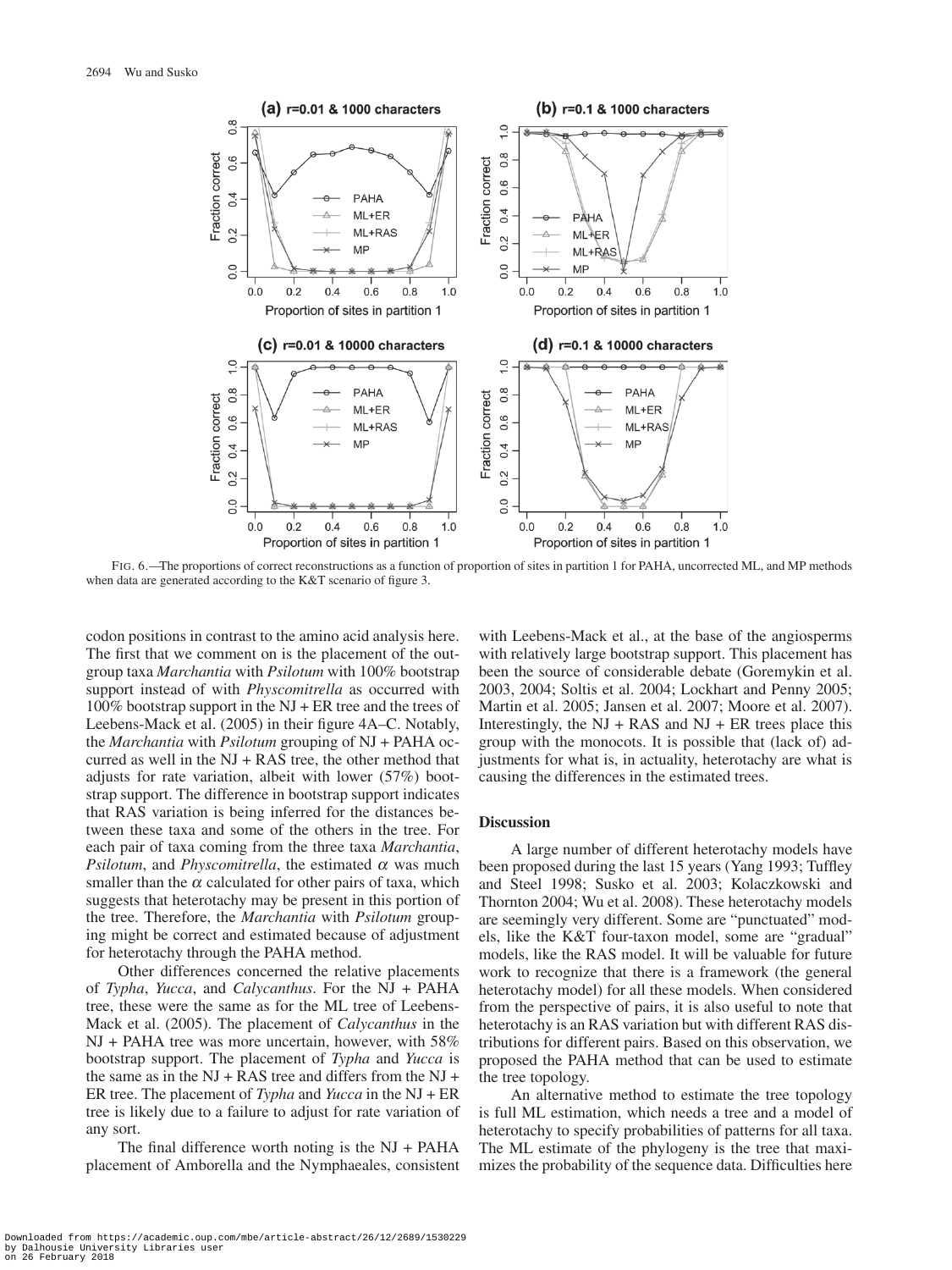

FIG. 7.—(*a*) ER model + NJ, (*b*) RAS model + NJ, and (*c*) PAHA method + NJ. Phylogenies for the chloroplast data estimated using distances were obtained assuming a JTT substitution model. Most nodes on each phylogeny were recovered in 100% of the bootstrap replicates, and only values <100% are shown for each node. NJ + PAHA place Amborella and the water lilies as basal lineages in the angiosperm phylogeny with 100% support values.

include that the pruning algorithm required for estimating the edge lengths is time consuming for large numbers of taxa. With tree searching, computation is even more expensive. The more serious problem is that full ML estimation requires a model of heterotachy that includes specification of the dependence structure in the multivariate distribution. Because there are many dependence structures, for example, the RAS model, the K&T four-taxon model, or the covarion model, which heterotachy model should be used in full ML estimation is uncertain. Compared with full ML, PAHA does not depend on the tree structure and avoids the difficulties of modeling dependence structures because PAHA is based on pairs of sequences. For the same reason, PAHA also has computational advantages.

There is a concern that for PAHA, there may be not enough information in pairs of sequences to estimate an  $\alpha$  and a distance. Our results suggest that there is enough information for large data sets with at least 1,000 sites, although we expect that full ML would show performance

improvements if heterotachy is correctly modeled. From the results of our simulations, we found that the performance will be improved with larger sequence length. We expect that the PAHA method will be more useful for large concatenated sequences. The PAHA method performs well under the K&T four-taxon model and has much better accuracy than the uncorrected full ML and MP methods for phylogeny reconstruction in most cases (see figs. 5 and 6) and is also simple to implement. The simulations and the analysis of chloroplast data indicate that the PAHA method performed well.

For phylogeny reconstruction, Ninio et al. (2007) proposed five distance-based methods, including a method where pairwise  $\alpha$ 's were estimated. Their interest was in estimation under an RAS model rather than as a means of correcting for heterotachy. They found that a method they refer to as the iterative posterior method achieved better results than the pairwise  $\alpha$  method. However, their iterative posterior method had one shape parameter  $(\alpha)$  for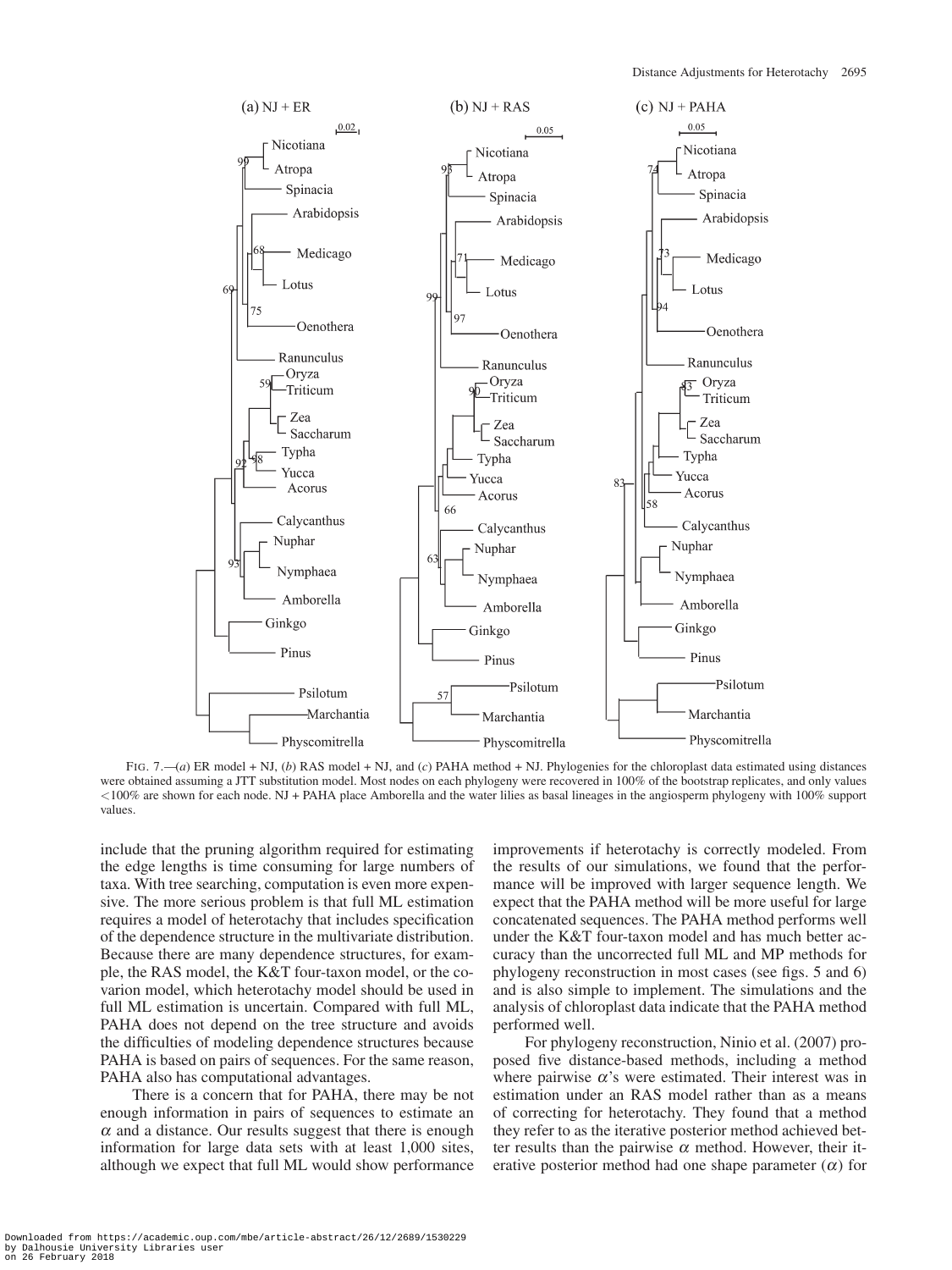the whole tree, so that the iterative posterior method cannot deal with general heterotachy. The pairwise  $α$  method estimates the  $\alpha$  parameter for each pair of sequences separately. These  $\alpha$ 's contain the information about heterotachy. Even though sequence generation used a single  $\alpha$  for the entire tree, for many generated  $\alpha$ 's in figure 2 in Ninio et al. (2007), the performance of the pairwise  $\alpha$  method was not much worse than the global  $\alpha$  estimation methods. A notable exception occurred with  $\alpha > 1$ . If  $\alpha > 1$ , the rate variation process becomes more like an ER model. We suggest caution when PAHA gives a lot of  $\alpha$ 's larger than one and comparison with the ER tree. The reason for bias in case of  $\alpha > 1$  is unclear but deserves further investigation.

Finally, we would note that there has been some work on testing for heterotachy (Lockhart et al. 1998; Ané et al. 2005; Lockhart and Steel 2005; Baele et al. 2006; Gruenheit et al. 2008). Our emphasis here has been on estimation in the presence of heterotachy. However, the differences and similarities of the  $\alpha$ 's estimated through a pairwise approach may also be used for testing, which will be the focus of future work.

## **Acknowledgments**

We wish to thank two anonymous reviewers for helpful comments. This research was supported by a Discovery Grant awarded to E.S. by the Natural Sciences and Engineering Research Council of Canada.

# **Literature Cited**

- Ané C, Burleigh JG, McMahon MM, Sanderson MJ. 2005. Covarion structure in plastid genome evolution: a new statistical test. Mol Biol Evol. 22(4):914–924.
- Baele G, Raes J, Van de Peer Y, Vansteelandt S. 2006. An improved statistical method for detecting heterotachy in nucleotide sequences. Mol Biol Evol. 23:1397–1405.
- Barkman TJ, Chenery G, McNeal JR, Lyons-Weiler J, Ellisens WJ, Moore G, Wolfe AD, DePamphilis CW. 2000. Independent and combined analyses of sequences from all three genomic compartments converge on the root of flowering plant phylogeny. Proc Natl Acad Sci USA. 97:13166– 13171.
- Felsenstein J. 1981. Evolutionary trees from DNA sequences: a maximum likelihood approach. J Mol Evol. 17:368–376.
- Felsenstein, J. 1985. Confidence limits on phylogenies: an approach using the bootstrap. Evolution 39:783–791.
- Felsenstein J. 1993. PHYLIP (phylogeny inference package). Version 3.5c. Distributed by the author. Seattle (WA): Department of Genetics, University of Washington.
- Fitch WM. 1976. The molecular evolution of cytochrome c in eukaryotes. J Mol Evol. 8:13–40.
- Fitch WM, Markowitz E. 1970. An improved method for determining codon variability in a gene and its application to the rate of fixation of mutations in evolution. Biochem Genet. 4:579–593.
- Galtier N. 2001. Maximum-likelihood phylogenetic analysis under a covarion-like model. Mol Biol Evol. 18:866–873.
- Goremykin V, Hirsch-Ernst KI, Wolfl S, Hellwig FH. 2003. Analysis of the Amborella trichopoda chloroplast genome sequence suggests that Amborella is not a basal angiosperm. Mol Biol Evol. 20:1499–1505.
- Goremykin V, Hirsch-Ernst KI, Wolfl S, Hellwig FH. 2004. The chloroplast genome of Nymphaea alba: whole-genome

analyses and the problem of identifying the most basal angiosperm. Mol Biol Evol. 21:1445–1454.

- Graham SW, Olmstead RG. 2000. Utility of 17 chloroplast genes for inferring the phylogeny of the basal angiosperms. Am J Bot. 87:1712–1730.
- Gruenheit N, Lockhart PJ, Steel M, Martin W. 2008. Difficulties in testing for covarion-like properties of sequences under the confounding influence of changing proportions of variable sites. Mol Biol Evol. 25:1512–1520.
- Hasegawa M, Kishino H, Yano T. 1985. Dating of the human-ape splitting by a molecular clock of mitochondrial DNA. J Mol Evol. 22:160–174.
- Huelsenbeck JP. 2002. Testing a covariotide model of DNA substitution. Mol Biol Evol. 19:698–707.
- Huelsenbeck JP, Ané C, Larget B, Ronquist F. 2008. A Bayesian perspective on a non-parsimonious parsimony model. Syst Biol. 57(3):406–419.
- Inagaki Y, Susko E, Fast NM, Roger AJ. 2004. Covarion shifts cause a long-branch attraction artifact that unites Microsporidia and Archaebacteria in EF-1 alpha phylogenies. Mol Biol Evol. 21:1340–1349.
- Jansen RK, Cai Z, Raubeson LA, et al. (16 co-authors). 2007. Analysis of 81 genes from 64 chloroplast genomes resolves relationships in angiosperms and identifies genome-scale evolutionary patterns. Proc Natl Acad Sci USA. 104:19369–19374.
- Jones DT, Taylor WR, Thornton JM. 1992. The rapid generation of mutation data matrices from protein sequences. Comput Appl Biosci. 8:275–282.
- Jukes TH, Cantor CR. 1969. Evolution of protein molecules. In: Munro HN, editor. Mammalian Protein Metabolism. New York: Academic Press, p. 21–132.
- Kim J, Sanderson M. 2008. Penalized likelihood phylogenetic inference: bridging the parsimony-likelihood gap. Syst Biol. 57(5):665–674.
- Kolaczkowski B, Thornton JW. 2004. Performance of maximum parsimony and likelihood phylogenetics when evolution is heterogeneous. Nature 431:980–984.
- Leebens-Mack J, Raubeson LA, Cui LY, Kuehl JV, Fourcade MH, Chumley TW, Boore JL, Jansen RK, DePamphilis CW. 2005. Identifying the basal angiosperm node in chloroplast genome phylogenies: sampling one's way out of the Felsenstein zone. Mol Biol Evol. 22:1948–1963.
- Lockhart P, Penny D. 2005. The place of Amborella within the radiation of angiosperms. Trends Plant Sci. 10:201–202.
- Lockhart PJ, Steel MA. 2005. A tale of two processes. Syst Biol. 54:948–951.
- Lockhart PJ, Steel MA, Barbrook AC, Huson DH, Charleston MA, Howe CJ. 1998. A covariotide model explains apparent phylogenetic structure of oxygenic photosynthetic lineages. Mol Biol Evol. 15:1183–1188.
- Lopez P, Casane D, Philippe H. 2002. Heterotachy, an important process of protein evolution. Mol Biol Evol. 19:1–7.
- Martin W, Deusch O, Stawski N, Grünhelt N, Goremykin V. 2005. Chloroplast genome phylogenetics: why we need independent approaches to plant molecular evolution. Trends Plant Sci. 10:1360–1385.
- Moore MJ, Bell CD, Soltis PS, Soltis DE. 2007. Using plastid genomic-scale data to resolve enigmatic relationships among basal angiosperms. Proc Natl Acad Sci USA. 104:19363– 19368.
- Ninio M, Privman E, Pupko T, Friedman N. 2007. Phylogeny reconstruction: increasing the accuracy of pairwise distance estimation using Bayesian inference of evolutionary rates. Bioinformatics 23(2):e136–e141.
- Philippe H, Zhou Y, Brinkmann H, Rodrigue N, Delsuc F. 2005. Heterotachy and long-branch attraction in phylogenetics. Evol Biol. 5(1):50.